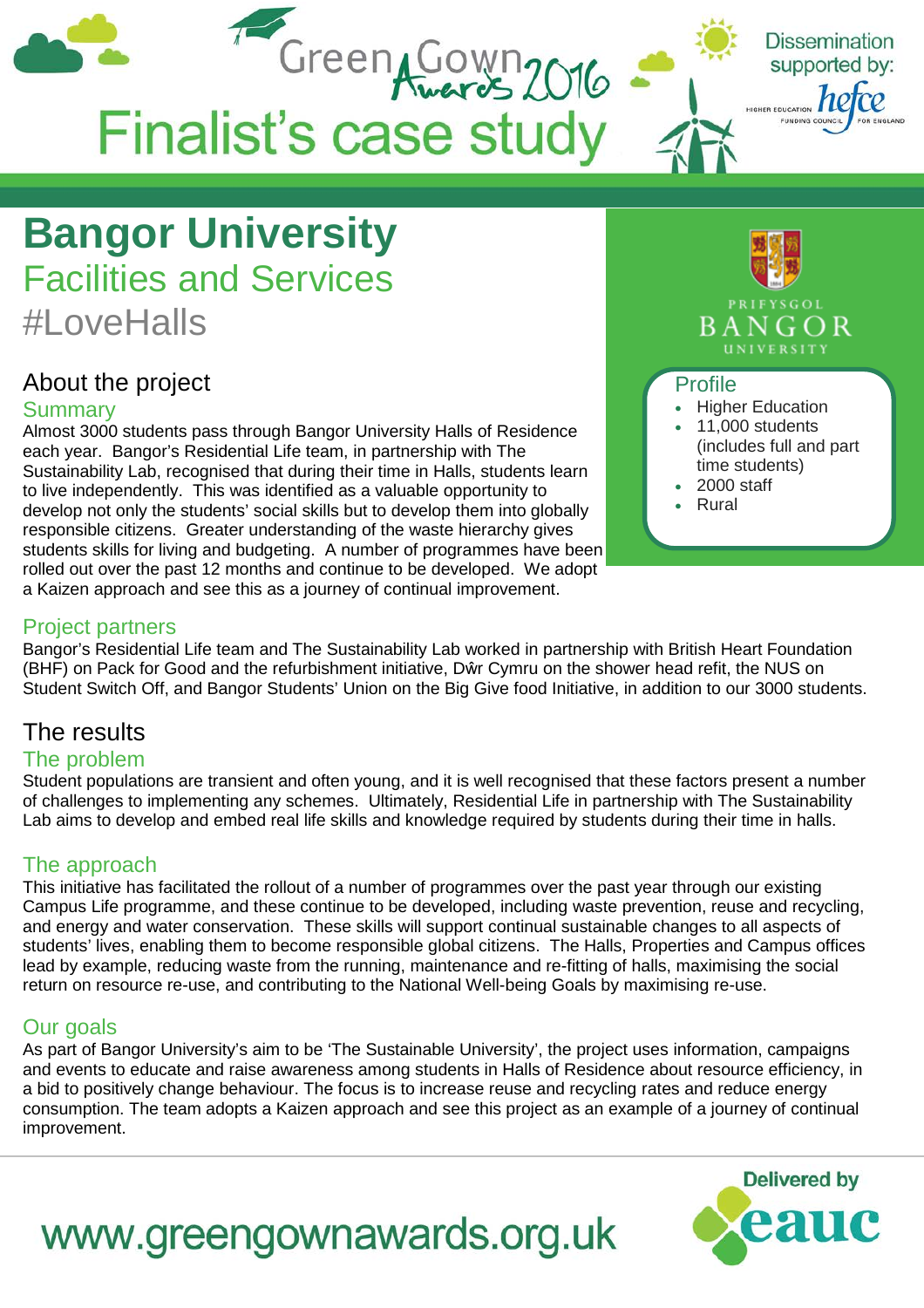

### Obstacles and solutions

| Students unlikely to take<br>shorter showers but still<br>needed to save<br>energy/costs | Retrofitting of more energy and water efficient shower heads throughout halls<br>has led to a substantial reduction in both water and energy use. Encouraged<br>participation in the NUS Student Switch Off.                                                                        |
|------------------------------------------------------------------------------------------|-------------------------------------------------------------------------------------------------------------------------------------------------------------------------------------------------------------------------------------------------------------------------------------|
| Lack of engagement with<br>reuse activities                                              | Ensured student participation in our #LoveYourClothesBangor campaign,<br>joined the BHF Pack for Good scheme and increased awareness of using<br>leftovers in our Love Food Hate Waste workshops and encouraged students to<br>donate to the Big Give - a food donation initiative. |
| Wide diversity of residents<br>including international<br>students                       | Made communications easy to understand, worked with Recycle4Wales to<br>design custom posters to encourage recycling.                                                                                                                                                               |
| No-one on the ground                                                                     | Employment of a Sustainability Campus Life coordinator.                                                                                                                                                                                                                             |

### Performance and results

- Students: Better budgeting skills and awareness of how to make food go further
- £24,965 generated so far for BHF from reuse of furniture and a reduction in  $CO<sub>2</sub>$  emissions of 7 tonnes (7,000 kg)
- Approximately £40,000 savings to the University in skip costs
- Student Switch Off saved approximately  $£8,605$  in electricity expenditure and over 46 tonnes of  $CO<sub>2</sub>$ .
- Shower retrofitting generates an annual cost saving of £58,000 and a carbon reduction of 390 tonnes of  $CO<sub>2</sub>$
- Greater awareness of reuse and its benefits e.g. income for social enterprises/charities among residents
- Greater participation levels of reuse and purchasing of reused items.
- Campus Life coordinators emphasised these activities as being one of the highlights of their year
- Greater awareness and levels of dry recyclables and food recycling
- The furniture re-use meant that 16.38 tonnes (16,380kg) of items were diverted from the waste stream
- By week 2, Pack for Good collected 2.4 tonnes (300 bags) for re-use (final figures still coming in)

### The future

#### Lessons learned

- 1. A partnership approach between students and University plus active engagement of experts, be they internal or external, are key to success
- 2. Student engagement has to be fun and rewarding
- 3. The University has to lead by example and demonstrate its actions

www.greengownawards.org.uk

### Sharing your project

The campaign has been and will continue to be widely disseminated through the press, newsletters, and partners' social media and websites, and via WRAP Cymru, BHF and other partners. We are currently working